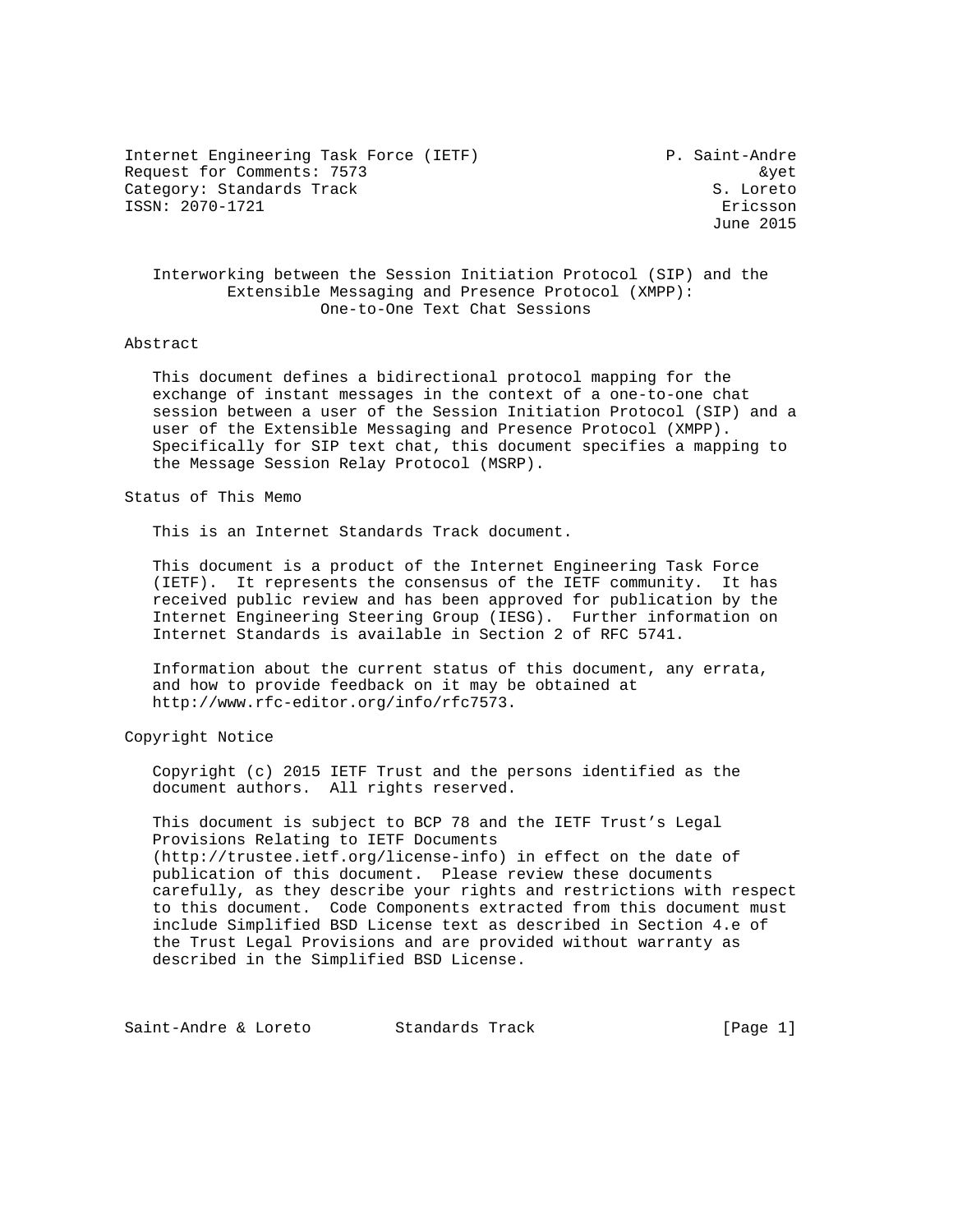## Table of Contents

| $2^{\circ}$                            |  |
|----------------------------------------|--|
|                                        |  |
|                                        |  |
|                                        |  |
|                                        |  |
| 6.1. Use of the Gone Chat State 14     |  |
|                                        |  |
|                                        |  |
| Internationalization Considerations 18 |  |
|                                        |  |
|                                        |  |
|                                        |  |
|                                        |  |
|                                        |  |
|                                        |  |

1. Introduction

 Both the Session Initiation Protocol (SIP) [RFC3261] and the Extensible Messaging and Presence Protocol (XMPP) [RFC6120] can be used for the purpose of one-to-one text chat over the Internet. To ensure interworking between these technologies, it is important to define bidirectional protocol mappings.

 The architectural assumptions underlying such protocol mappings are provided in [RFC7247], including mapping of addresses and error conditions. This document specifies mappings for one-to-one text chat sessions (sometimes called "session-mode" messaging); in particular, this document specifies mappings between XMPP messages of type "chat" and the Message Session Relay Protocol (MSRP) [RFC4975], which is commonly used in SIP-based systems for chat functionality (although note that MSRP is not conjoined to SIP, and can be used by non-SIP technologies). Mappings for single instant messages and groupchat are provided in [RFC7572] and [GROUPCHAT].

 The approach taken here is to directly map syntax and semantics from one protocol to another. The mapping described herein depends on the protocols defined in the following specifications:

- o XMPP chat sessions using message stanzas of type "chat" are specified in [RFC6121].
- o MSRP chat sessions using the SIP INVITE and SEND request types are specified in [RFC4975].

Saint-Andre & Loreto Standards Track (Page 2)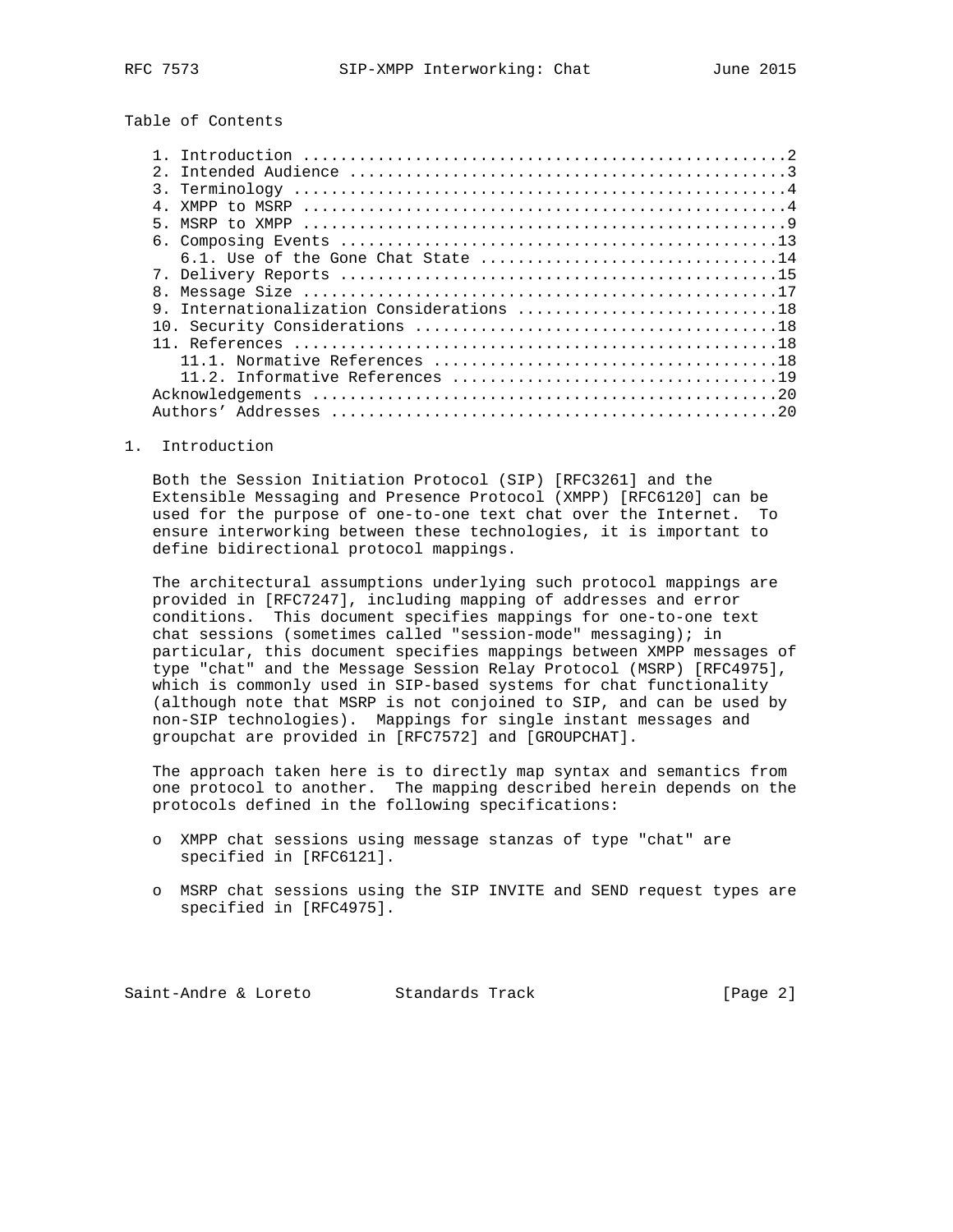In SIP-based systems that use MSRP, a chat session is formally negotiated (just as any other session type is negotiated when using SIP). By contrast, a one-to-one chat "session" in XMPP is an informal construct and is not formally negotiated: a user simply sends a message of type "chat" to a contact, the contact then replies to the message, and the sum total of such messages exchanged during a defined period of time is considered to be a chat session (ideally tied together using an XMPP <thread/> element as described in Section 5.1 of [RFC6121]). To overcome the disparity between these approaches, a gateway that wishes to map between SIP/MSRP and XMPP for one-to-one chat sessions needs to maintain some additional state, as described below.

2. Intended Audience

 The documents in this series are intended for use by software developers who have an existing system based on one of these technologies (e.g., SIP) and who would like to enable communication from that existing system to systems based on the other technology (e.g., XMPP). We assume that readers are familiar with the core specifications for both SIP [RFC3261] and XMPP [RFC6120], with the base document for this series [RFC7247], and with the following chat related specifications:

- o "The Message Session Relay Protocol (MSRP)" [RFC4975]
- o "Extensible Messaging and Presence Protocol (XMPP): Instant Messaging and Presence" [RFC6121]
- o "Indication of Message Composition for Instant Messaging" [RFC3994]
- o "Chat State Notifications" [XEP-0085]

 Note well that not all protocol-compliant messages are shown (such as SIP 100 TRYING messages), in order to focus the reader on the essential aspects of the protocol flows.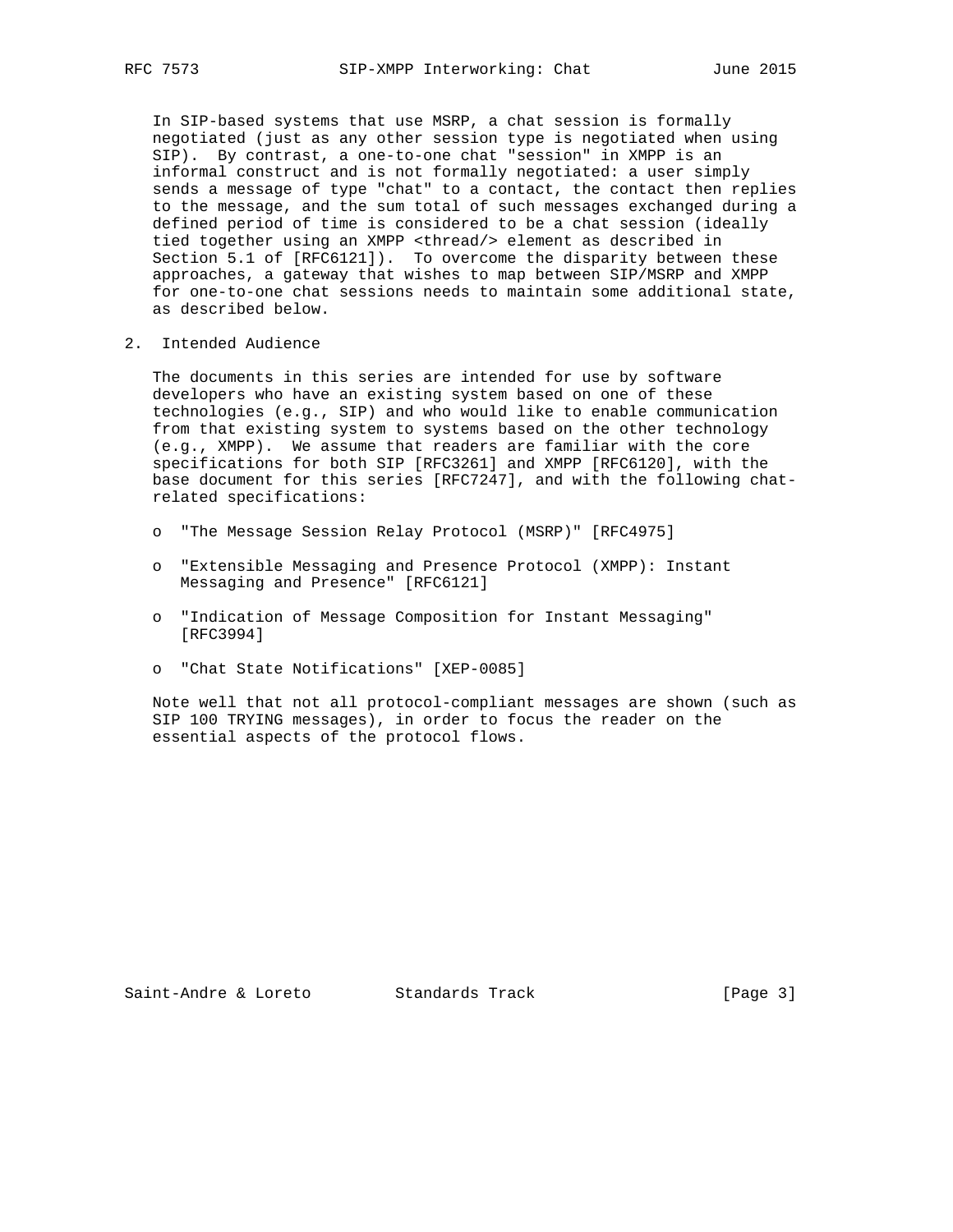3. Terminology

 A number of terms used here are explained in [RFC3261], [RFC4975], [RFC6120], and [RFC6121].

 In flow diagrams, SIP/MSRP traffic is shown using arrows such as "\*\*\*>" whereas XMPP traffic is shown using arrows such as "...>".

 The key words "MUST", "MUST NOT", "REQUIRED", "SHALL", "SHALL NOT", "SHOULD", "SHOULD NOT", "RECOMMENDED", "NOT RECOMMENDED", "MAY", and "OPTIONAL" in this document are to be interpreted as described in [RFC2119].

4. XMPP to MSRP

 In XMPP, the "informal session" approach is to simply send someone a <message/> of type "chat" without starting any session negotiation ahead of time (as described in [RFC6121]). The XMPP "informal session" approach maps very well into a SIP MESSAGE request, as described in [RFC7572]. However, the XMPP informal session approach can also be mapped to MSRP if the XMPP-to-SIP gateway maintains additional state. The order of events is as follows.

| XMPP |                               | XMPP   |                        | XMPP-to-MSRP                                     | SIP |                                        | SIP  |
|------|-------------------------------|--------|------------------------|--------------------------------------------------|-----|----------------------------------------|------|
| User |                               | Server |                        | Gateway                                          |     | Server                                 | User |
|      | $(F1)$ XMPP<br>message<br>. > |        |                        |                                                  |     |                                        |      |
|      |                               |        | $(F2)$ XMPP<br>message |                                                  |     |                                        |      |
|      |                               |        | . >                    | $(F3)$ SIP<br>INVITE                             |     |                                        |      |
|      |                               |        |                        | **************                                   |     |                                        |      |
|      |                               |        |                        |                                                  |     | $(F4)$ SIP<br>INVITE<br>************** |      |
|      |                               |        |                        |                                                  |     | $(F5)$ SIP<br>200 OK<br>************** |      |
|      |                               |        |                        | $(F6)$ SIP<br>200 OK                             |     |                                        |      |
|      |                               |        |                        | **************<br>(F7) SIP ACK<br>************** |     |                                        |      |

Saint-Andre & Loreto Standards Track [Page 4]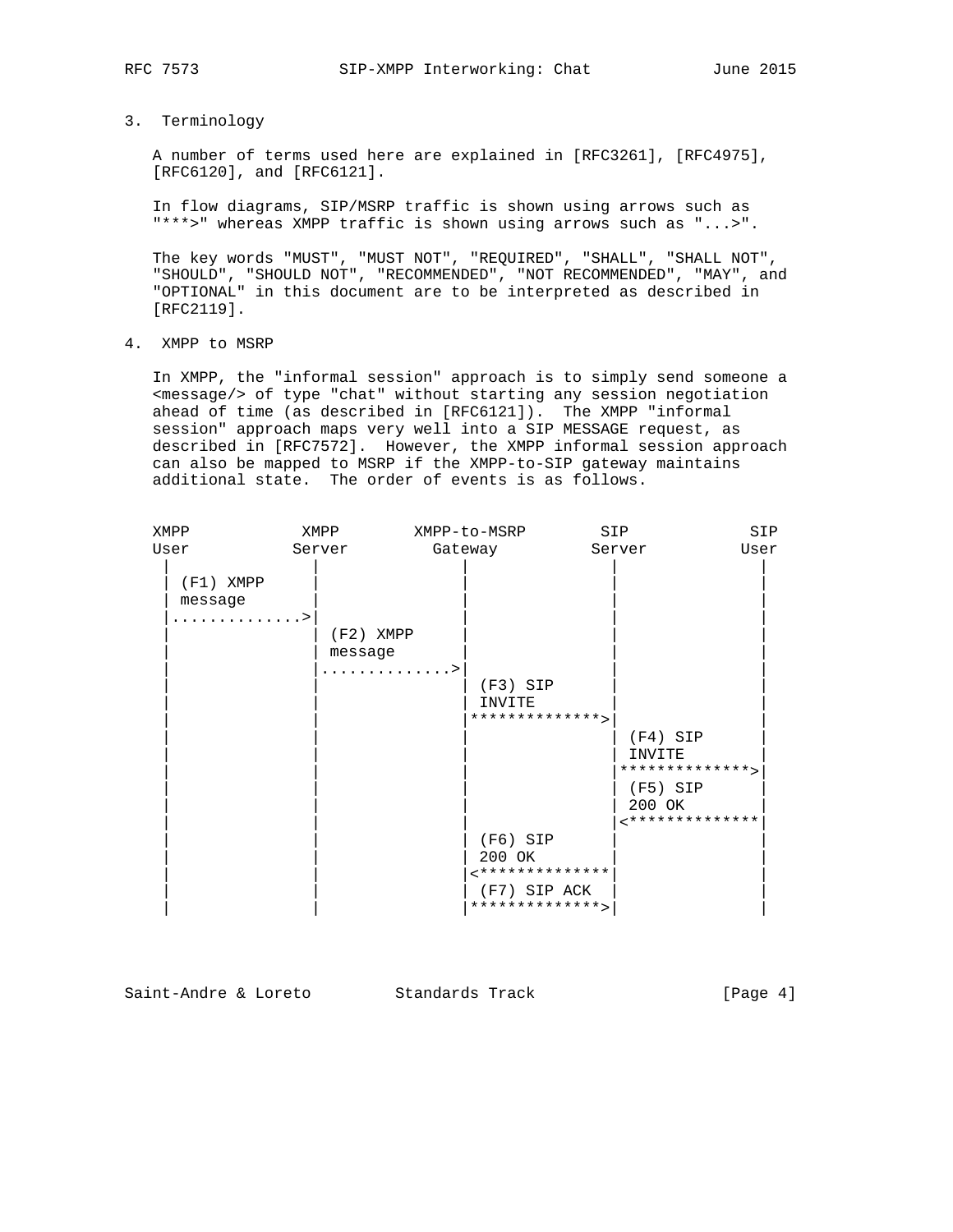|                              |                              | (F9) MSRP SEND<br>******************************                          | (F8) SIP ACK<br>**************                                            |
|------------------------------|------------------------------|---------------------------------------------------------------------------|---------------------------------------------------------------------------|
| $(F12)$ XMPP<br>message<br>< | $(F11)$ XMPP<br>message<br>< | (F10) MSRP SEND                                                           | ******************************                                            |
|                              |                              | (F14) SIP BYE<br><**************<br>(F15) SIP<br>200 OK<br>************** | (F13) SIP BYE<br>**************<br>(F16) SIP<br>200 OK<br>**************> |

Figure 1: XMPP to MSRP Order of Events

 The mapping of XMPP syntax to SIP syntax MUST be as specified in [RFC7572].

First, the XMPP user would generate an XMPP chat message.

Example 1: Juliet Sends XMPP Message (F1)

 | <message from='juliet@example.com/yn0cl4bnw0yr3vym' | to='romeo@example.net' | id='a786hjs2' | type='chat'> | <thread>29377446-0CBB-4296-8958-590D79094C50</thread> | <body>Art thou not Romeo, and a Montague?</body> | </message>

 Upon receiving such a message stanza, the XMPP server needs to determine the identity of the domainpart in the 'to' address, which it does by following the procedures explained in Section 5 of [RFC7247]. If the domain is a SIP domain, the XMPP server will hand

Saint-Andre & Loreto Standards Track [Page 5]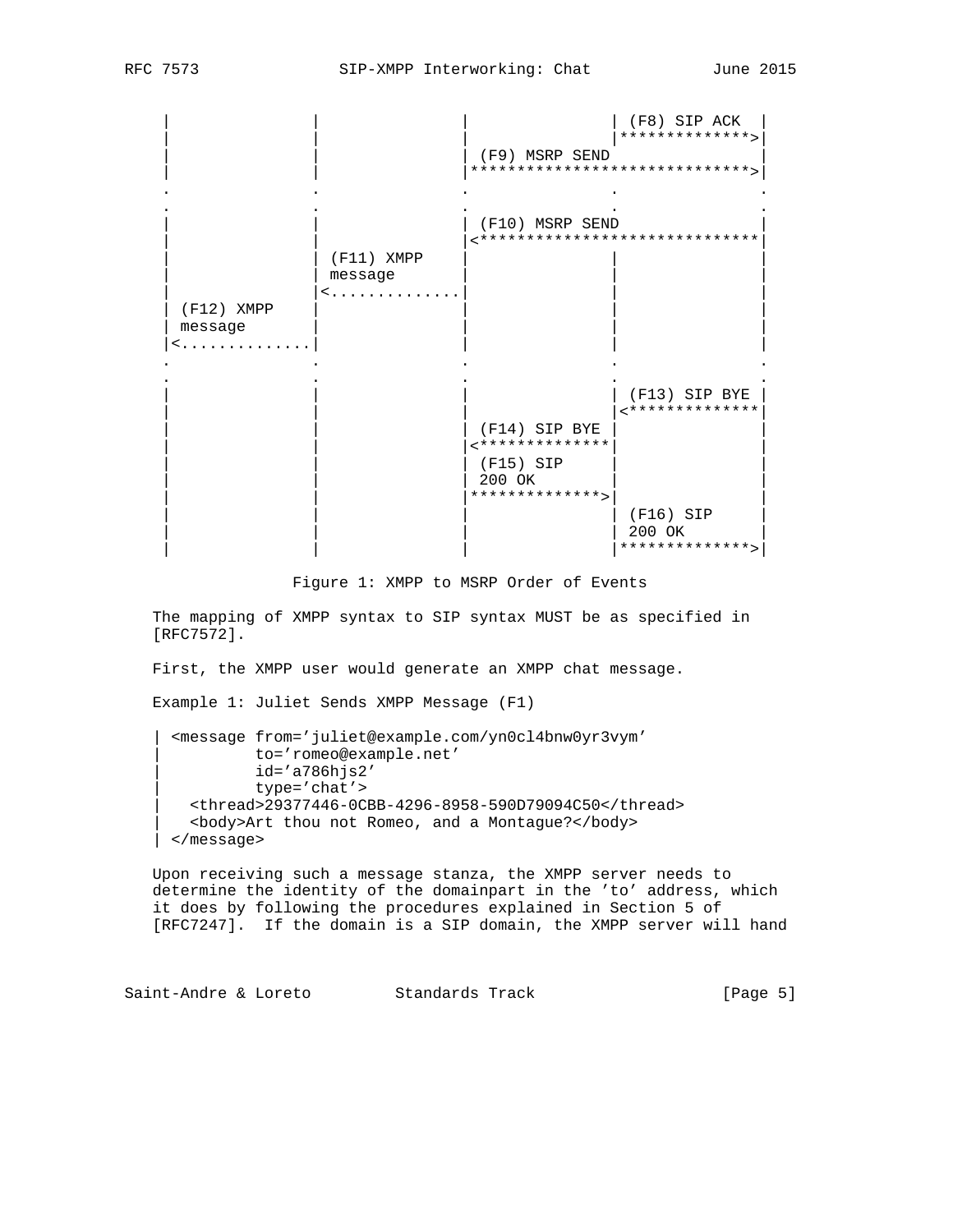|| || || ||

|| || || ||

 off the message stanza to an XMPP-to-SIP gateway or connection manager that natively communicates with MSRP-aware SIP servers.

 The XMPP-to-SIP gateway at the XMPP server would then initiate an MSRP session with Romeo on Juliet's behalf (since there is no reliable way for the gateway to determine whether Romeo's client supports MSRP, if that is not the case then MSRP session initiation might result in an error).

Example 2: Gateway Starts SIP Session on Behalf of Juliet (F3)

 | INVITE sip:romeo@example.net SIP/2.0 | To: <sip:romeo@example.net> | From: <sip:juliet@example.com> | Contact: <sip:juliet@example.com>;gr=yn0cl4bnw0yr3vym Subject: Open chat with Juliet? | Call-ID: 29377446-0CBB-4296-8958-590D79094C50 | CSeq: 1 INVITE | Content-Type: application/sdp

 | c=IN IP4 x2s.example.com | m=message 7654 TCP/MSRP \* | a=accept-types:text/plain | a=path:msrp://x2s.example.com:7654/jshA7weztas;tcp

 Here we assume that Romeo's client supports MSRP and that Romeo accepts the MSRP session request.

Example 3: Romeo Accepts Session Request (F5)

 | SIP/2.0 200 OK | From: <sip:juliet@example.com> | To: <sip:romeo@example.net> | Contact: <sip:romeo@example.net>;gr=dr4hcr0st3lup4c | Call-ID: 29377446-0CBB-4296-8958-590D79094C50 | CSeq: 1 INVITE | Content-Type: application/sdp

 | c=IN IP4 s2x.example.net | m=message 12763 TCP/MSRP \* | a=accept-types:text/plain | a=path:msrp://s2x.example.net:12763/kjhd37s2s20w2a;tcp

 The XMPP-to-SIP gateway then acknowledges the session acceptance on behalf of Juliet.

Saint-Andre & Loreto Standards Track (Page 6)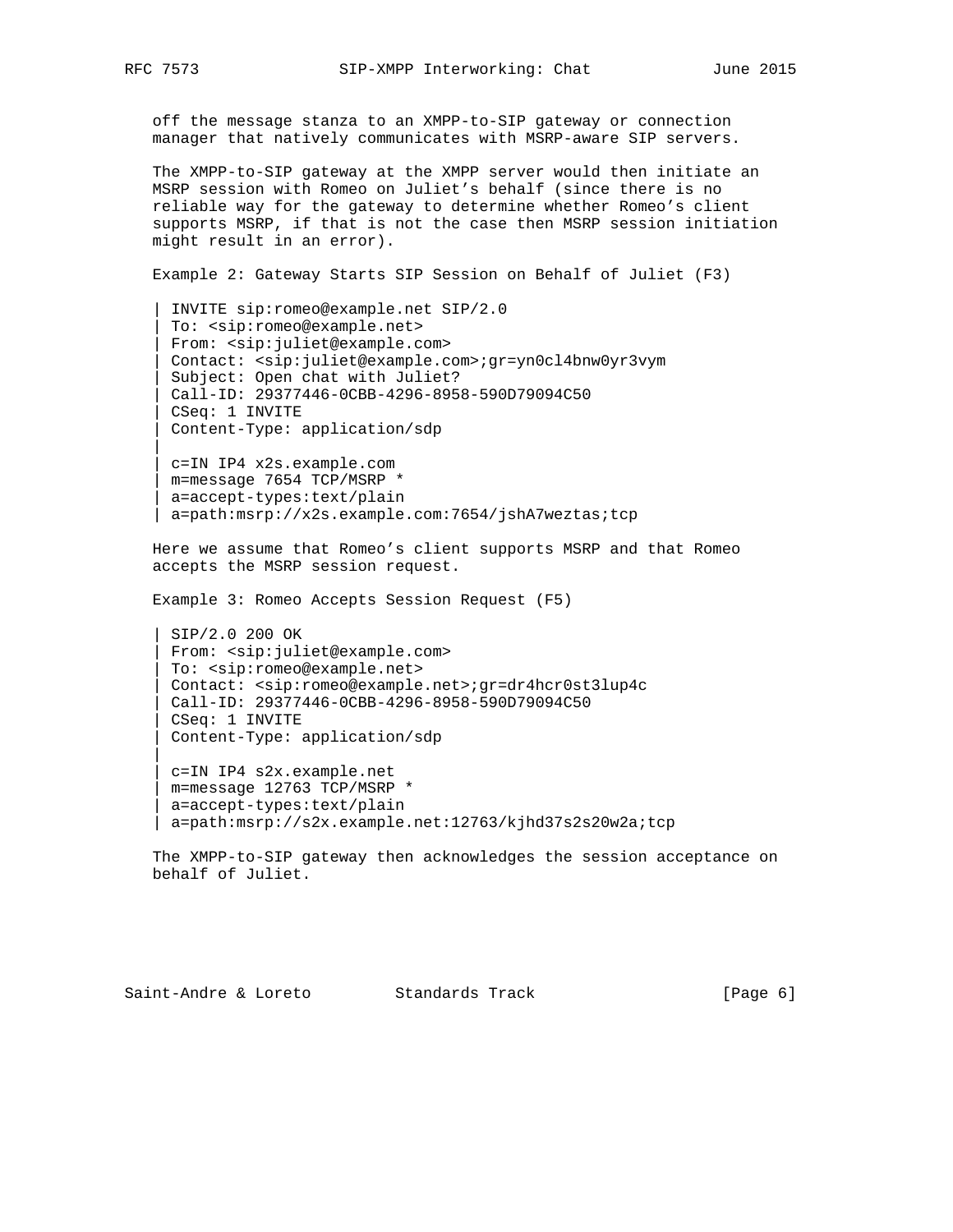```
 Example 4: Gateway Sends ACK to Romeo (F7)
```

```
 | ACK sip:juliet@example.com SIP/2.0
 | To: <sip:romeo@example.net>;gr=dr4hcr0st3lup4c
 | From: <sip:juliet@example.com>
 | Contact: <sip:juliet@example.com>;gr=yn0cl4bnw0yr3vym
 | Call-ID: 29377446-0CBB-4296-8958-590D79094C50
 | CSeq: 2 ACK
```

```
 The XMPP-to-SIP gateway then transforms the original XMPP chat
 message into MSRP.
```
Example 5: Gateway Maps XMPP Message to MSRP (F9)

```
 | MSRP a786hjs2 SEND
 | From-Path: msrp://x2s.example.com:7654/jshA7weztas;tcp
  | To-Path: msrp://s2x.example.net:12763/kjhd37s2s20w2a;tcp
 | Message-ID: 54C6F4F1-A39C-47D6-8718-FA65B3D0414A
 | Byte-Range: 1-25/25
 | Content-Type: text/plain
```
Art thou not Romeo, and a Montague? | -------a786hjs2\$

Romeo can then send a reply using his MSRP client.

```
 Example 6: Romeo Sends Reply (F10)
```

```
 | MSRP di2fs53v SEND
  | To-Path: msrp://x2s.example.com:7654/jshA7weztas;tcp
 | From-Path: msrp://s2x.example.net:12763/kjhd37s2s20w2a;tcp
 | Message-ID: 6480C096-937A-46E7-BF9D-1353706B60AA
 | Byte-Range: 1-25/25
 | Failure-Report: no
 | Content-Type: text/plain
```

```
 | Neither, fair saint, if either thee dislike.
 | -------di2fs53v$
```
 The SIP-to-XMPP gateway would then transform that message into appropriate XMPP syntax for routing to the intended recipient.

|| ||

|| ||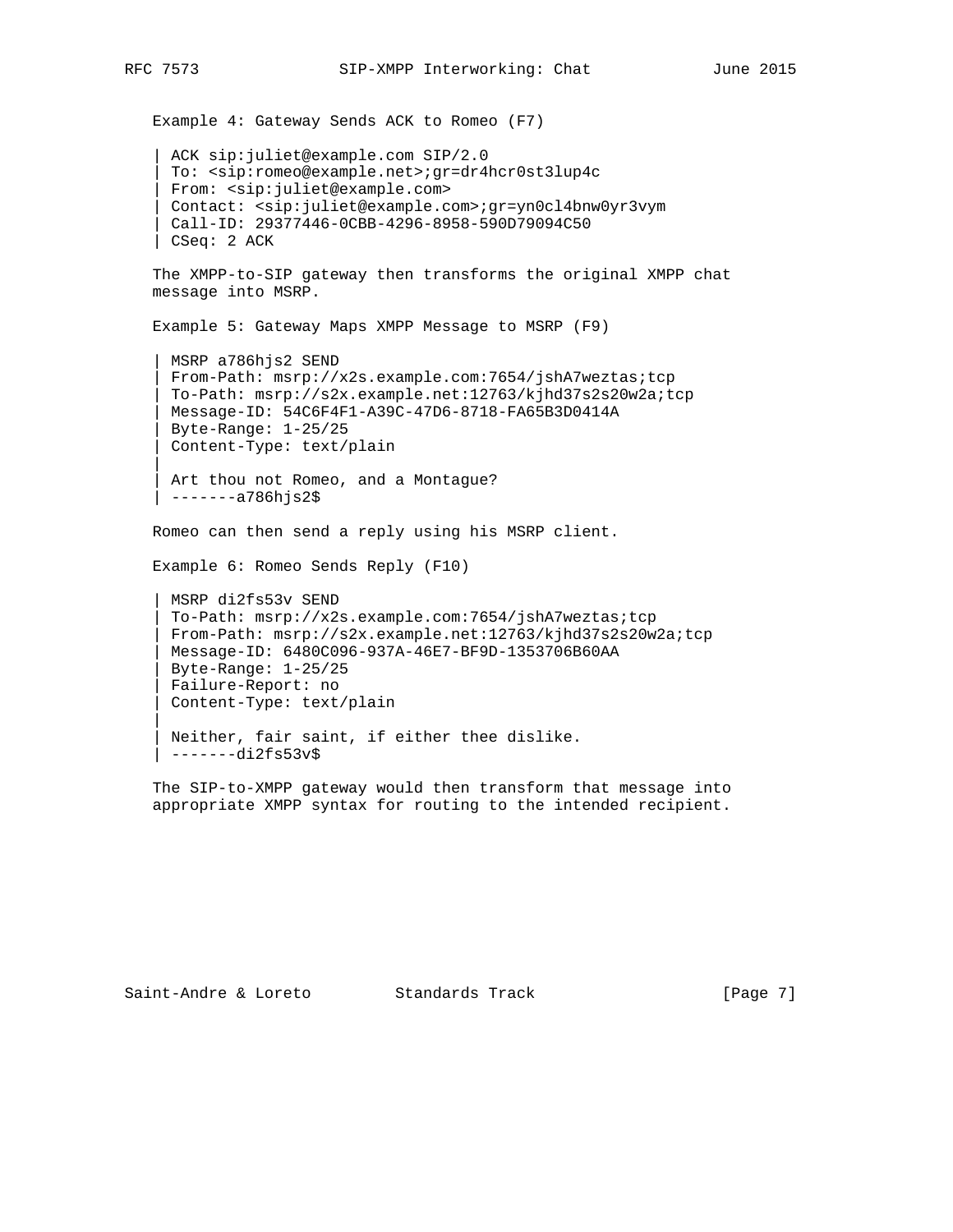Example 7: Gateway Maps MSRP Message to XMPP (F11) | <message from='romeo@example.net/dr4hcr0st3lup4c' | to='juliet@example.com/yn0cl4bnw0yr3vym' | id='di2fs53v' | type='chat'> | <thread>29377446-0CBB-4296-8958-590D79094C50</thread> | <body>Neither, fair saint, if either thee dislike.</body> | </message>

 When the MSRP user wishes to end the chat session, the user's MSRP client sends a SIP BYE.

Example 8: Romeo Terminates Chat Session (F13)

 | BYE juliet@example.com sip: SIP/2.0 | From: <sip:juliet@example.com>;tag=786 | To: <sip:romeo@example.net>;tag=087js | Call-ID: 29377446-0CBB-4296-8958-590D79094C50 | CSeq: 3 BYE | Content-Length: 0

The BYE is then acknowledged by the XMPP-to-SIP gateway.

Example 9: Gateway Acknowledges Termination (F15)

 | SIP/2.0 200 OK | From: <sip:juliet@example.com>;tag=786 | To: <sip:romeo@example.net>;tag=087js | Call-ID: 29377446-0CBB-4296-8958-590D79094C50 | CSeq: 3 BYE | Content-Length: 0

 Because there is no formal session on the XMPP side, there is no corresponding communication from the gateway to the XMPP user. However, it is reasonable for the gateway to send a "gone" chat state notification [XEP-0085], as described under Section 6.1.

 In addition, there is no explicit method defined in [RFC6121] for an XMPP user to formally terminate a chat session, so a gateway would need to listen for a "gone" chat state notification from the XMPP user or institute a timer that considers the XMPP informal chat session to be ended after some amount of time has elapsed ([XEP-0085] suggests generating a "gone" chat state if a user has not interacted with the chat session interface, system, or device for a relatively long period of time, e.g., 10 minutes).

Saint-Andre & Loreto Standards Track [Page 8]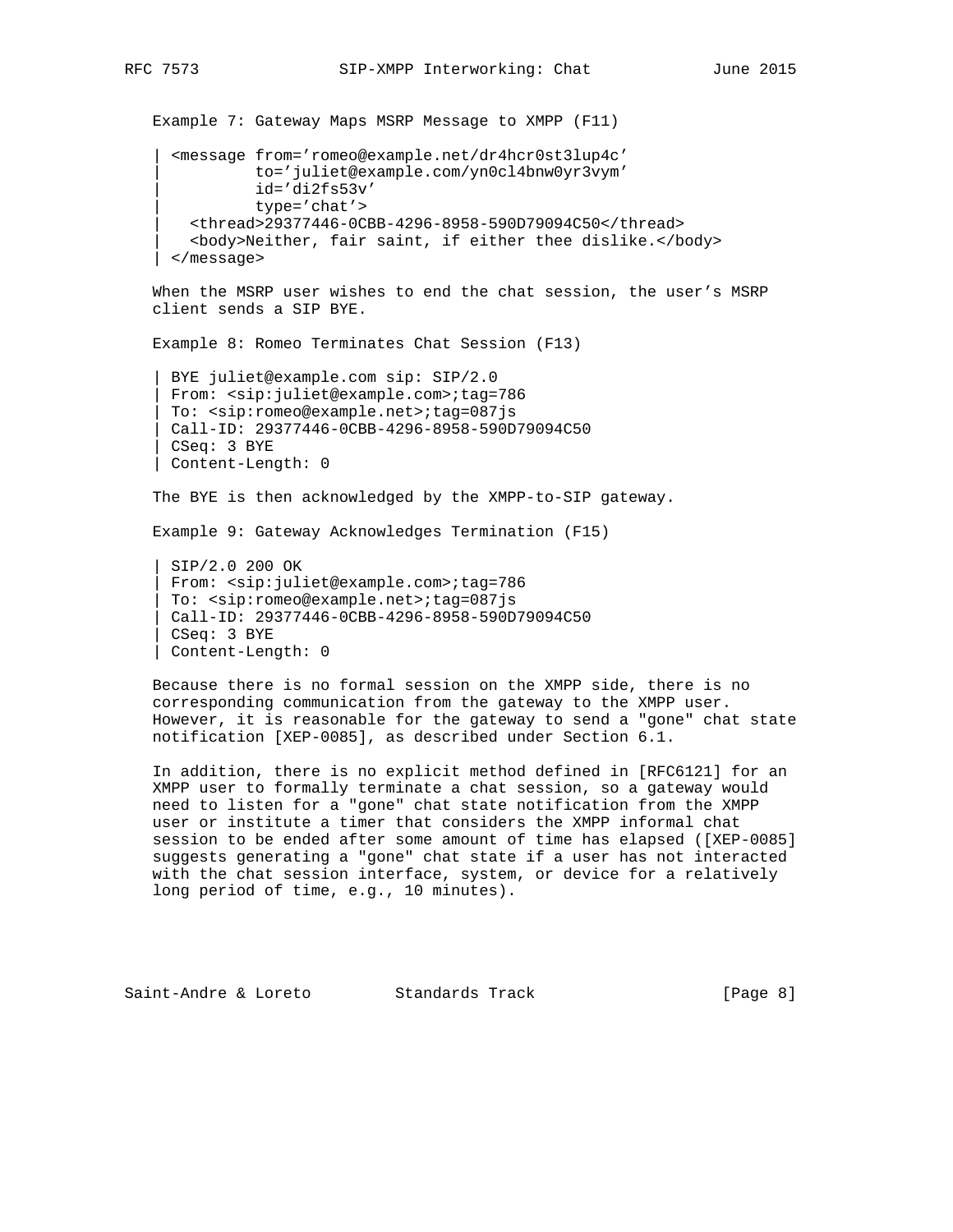# 5. MSRP to XMPP

 When an MSRP client sends messages through a gateway to an XMPP client, the order of events is as follows.

| SIP  |                                  | SIP         |                 | MSRP-to-XMPP | XMPP   |              | XMPP |
|------|----------------------------------|-------------|-----------------|--------------|--------|--------------|------|
| User |                                  | Server      |                 | Gateway      | Server |              | User |
|      | (F17) SIP<br>INVITE              |             |                 |              |        |              |      |
|      | **************>                  |             |                 |              |        |              |      |
|      |                                  | $(F18)$ SIP |                 |              |        |              |      |
|      |                                  | INVITE      |                 |              |        |              |      |
|      |                                  |             | **************> |              |        |              |      |
|      |                                  | (F19) SIP   |                 |              |        |              |      |
|      |                                  | 200 OK      |                 |              |        |              |      |
|      |                                  |             | <************** |              |        |              |      |
|      | (F20) SIP                        |             |                 |              |        |              |      |
|      | 200 OK<br>**************         |             |                 |              |        |              |      |
|      |                                  |             |                 |              |        |              |      |
|      | (F21) SIP ACK<br>**************> |             |                 |              |        |              |      |
|      |                                  |             | (F22) SIP ACK   |              |        |              |      |
|      |                                  |             | **************> |              |        |              |      |
|      | (F23) MSRP SEND                  |             |                 |              |        |              |      |
|      | ******************************   |             |                 |              |        |              |      |
|      |                                  |             |                 | $(F24)$ XMPP |        |              |      |
|      |                                  |             |                 | message      |        |              |      |
|      |                                  |             |                 | . >          |        |              |      |
|      |                                  |             |                 |              |        | $(F25)$ XMPP |      |
|      |                                  |             |                 |              |        | message      |      |
|      |                                  |             |                 |              |        | .            |      |
|      |                                  |             |                 |              |        |              |      |
|      |                                  |             |                 |              |        | (F26) XMPP   |      |
|      |                                  |             |                 |              |        | message      |      |
|      |                                  |             |                 |              |        | <            |      |
|      |                                  |             |                 | (F27) XMPP   |        |              |      |
|      |                                  |             |                 | message      |        |              |      |
|      |                                  |             |                 | $\leq$ .     |        |              |      |
|      | (F28) MSRP SEND                  |             |                 |              |        |              |      |
|      | <*****************************   |             |                 |              |        |              |      |
|      |                                  |             |                 |              |        |              |      |
|      |                                  |             |                 |              |        |              |      |
|      |                                  |             |                 |              |        |              |      |
|      |                                  |             |                 |              |        |              |      |
|      | (F29) SIP BYE<br>**************> |             |                 |              |        |              |      |
|      |                                  |             |                 |              |        |              |      |

Saint-Andre & Loreto Standards Track [Page 9]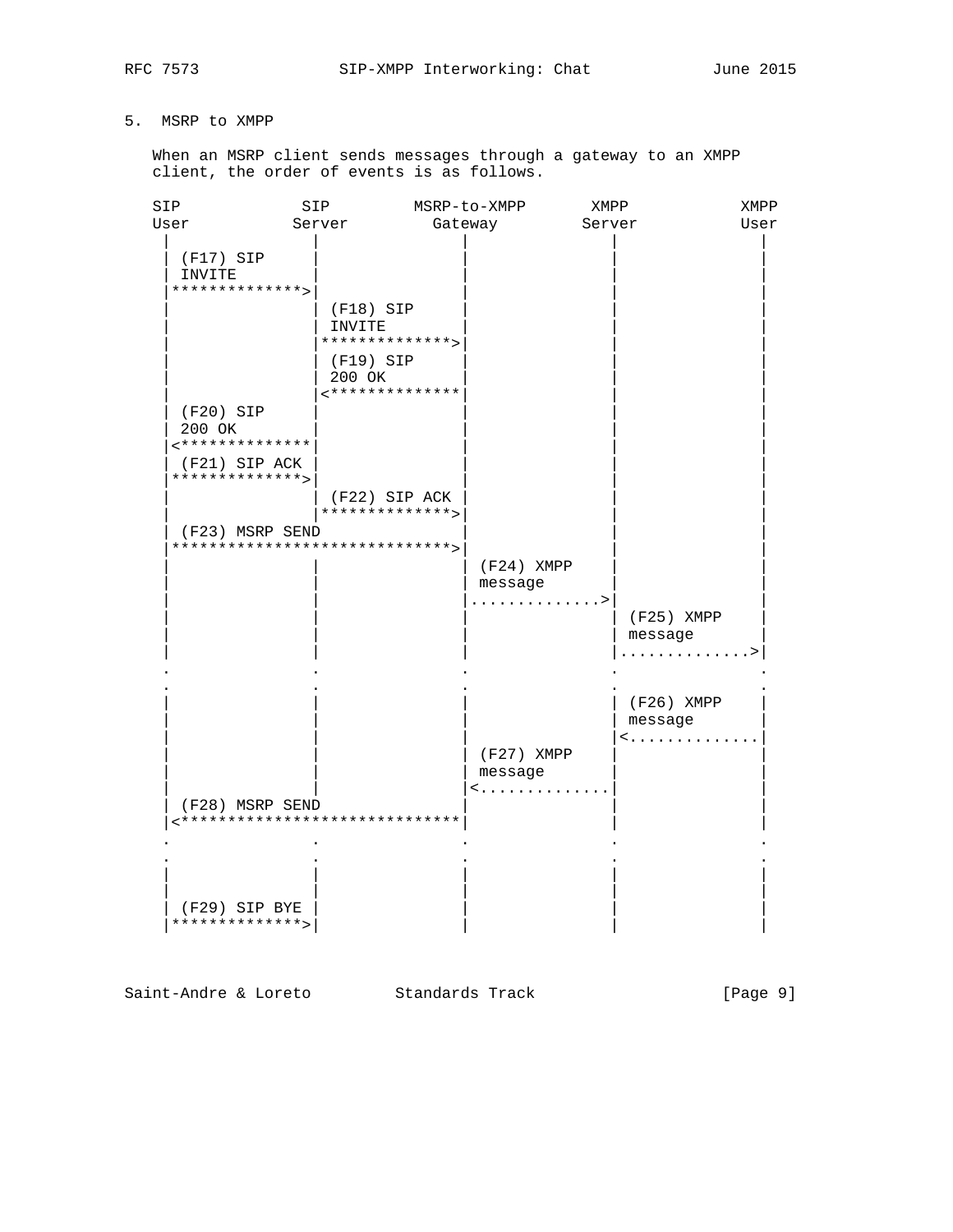|| || || ||

```
| (F30) SIP BYE
                       *************>
                       (F31) SIP
                       200 OK
                       \left\{ \texttt{******************} \right.(F32) SIP
 | 200 OK | | | |
 |<**************| | | |
```
Figure 2: MSRP to XMPP Order of Events

 The mapping of SIP syntax to XMPP syntax MUST be as specified in [RFC7572].

 The protocol flow begins when Romeo starts a chat session with Juliet.

Example 10: Romeo Starts Chat Session (F17)

 | INVITE sip:juliet@example.com SIP/2.0 | From: <sip:romeo@example.net> | To: <sip:juliet@example.com> | Contact: <sip:romeo@example.net>;gr=dr4hcr0st3lup4c Subject: Open chat with Romeo? | Call-ID: F6989A8C-DE8A-4E21-8E07-F0898304796F | CSeq: 1 INVITE | Content-Type: application/sdp

 | c=IN IP4 s2x.example.net | m=message 7313 TCP/MSRP \* | a=accept-types:text/plain | a=path:msrp://s2x.example.net:7313/ansp71weztas;tcp

 Upon receiving the INVITE, the SIP (MSRP) server needs to determine the identity of the domain portion of the Request-URI or To header, which it does by following the procedures explained in Section 5 of [RFC7247]. If the domain is an XMPP domain, the SIP server will hand off the INVITE to an associated MSRP-to-XMPP gateway or connection manager that natively communicates with XMPP servers.

Saint-Andre & Loreto Standards Track [Page 10]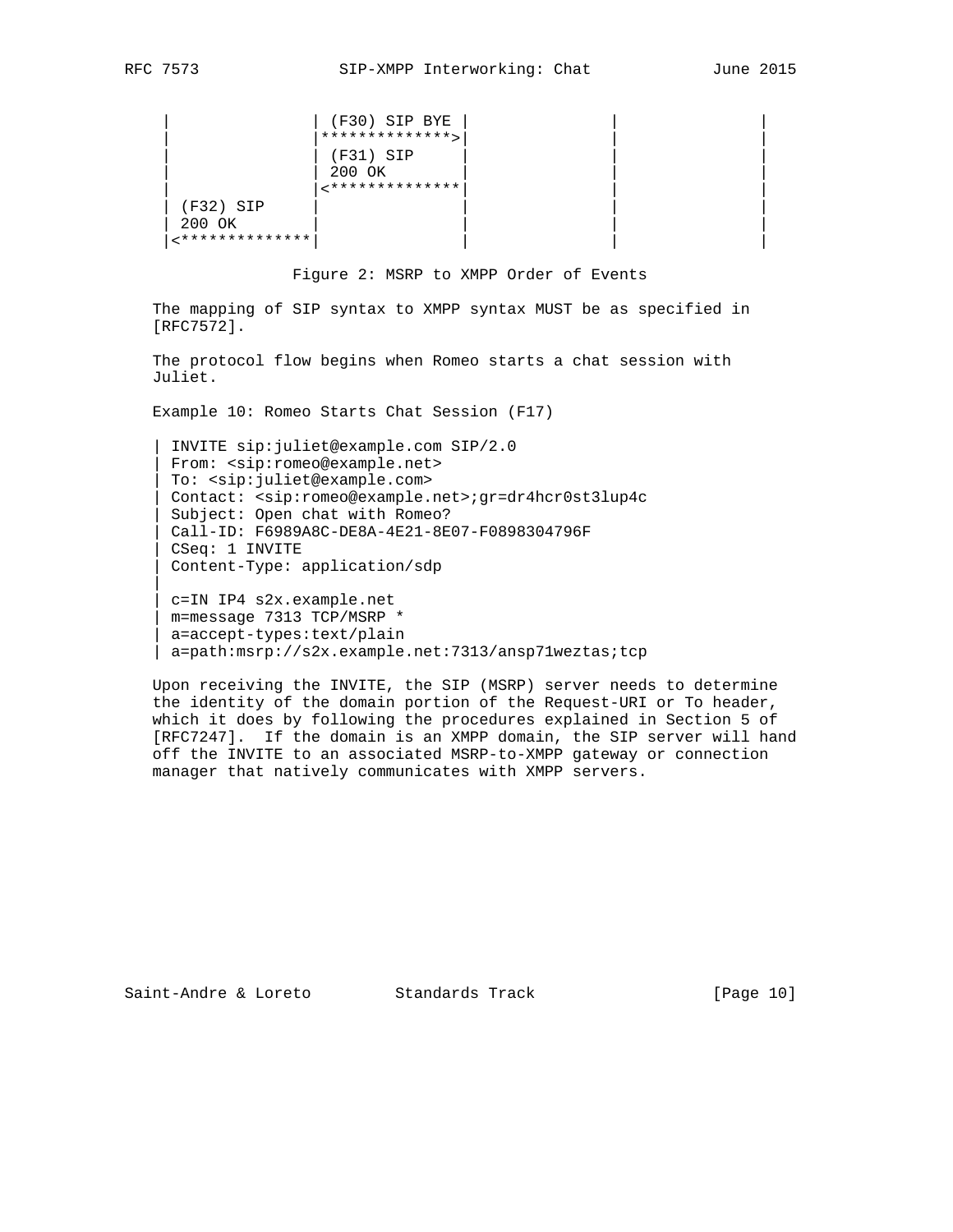```
 Example 11: Gateway Accepts Session on Juliet's Behalf (F19)
    | SIP/2.0 200 OK
     | From: <sip:romeo@example.net>;gr=dr4hcr0st3lup4c
     | To: <sip:juliet@example.com>
     | Contact: <sip:juliet@example.com>;gr=yn0cl4bnw0yr3vym
     | Call-ID: F6989A8C-DE8A-4E21-8E07-F0898304796F
     | CSeq: 1 INVITE
     | Content-Type: application/sdp
|| || || ||
     | c=IN IP4 x2s.example.com
     | m=message 8763 TCP/MSRP *
    a=accept-types:text/plain
    | a=path:msrp://x2s.example.com:8763/lkjh37s2s20w2a;tcp
    Example 12: Romeo Sends ACK (F21)
   ACK sip: juliet@example.com SIP/2.0
     | To: <sip:juliet@example.com>;gr=yn0cl4bnw0yr3vym
     | From: <sip:romeo@example.net>
     | Contact: <sip:romeo@example.net>;gr=dr4hcr0st3lup4c
    | Call-ID: F6989A8C-DE8A-4E21-8E07-F0898304796F
    | CSeq: 2 ACK
    Example 13: Romeo Sends Message (F23)
    | MSRP ad49kswow SEND
     | To-Path: msrp://x2s.example.com:8763/lkjh37s2s20w2a;tcp
     | From-Path: msrp://s2x.example.net:7313/ansp71weztas;tcp
     | Message-ID: 676FDB92-7852-443A-8005-2A1B9FE44F4E
     | Byte-Range: 1-32/32
     | Failure-Report: no
     | Content-Type: text/plain
|| || || ||
    I take thee at thy word ...
    | -------ad49kswow$
    Example 14: MSRP-to-XMPP Gateway Maps MSRP Message to XMPP (F24)
      | <message from='romeo@example.net'
               | to='juliet@example.com'
               | id='ad49kswow'
               | type='chat'>
       | <thread>F6989A8C-DE8A-4E21-8E07-F0898304796F</thread>
        | <body>I take thee at thy word ...</body>
      | </message>
```
Saint-Andre & Loreto Standards Track [Page 11]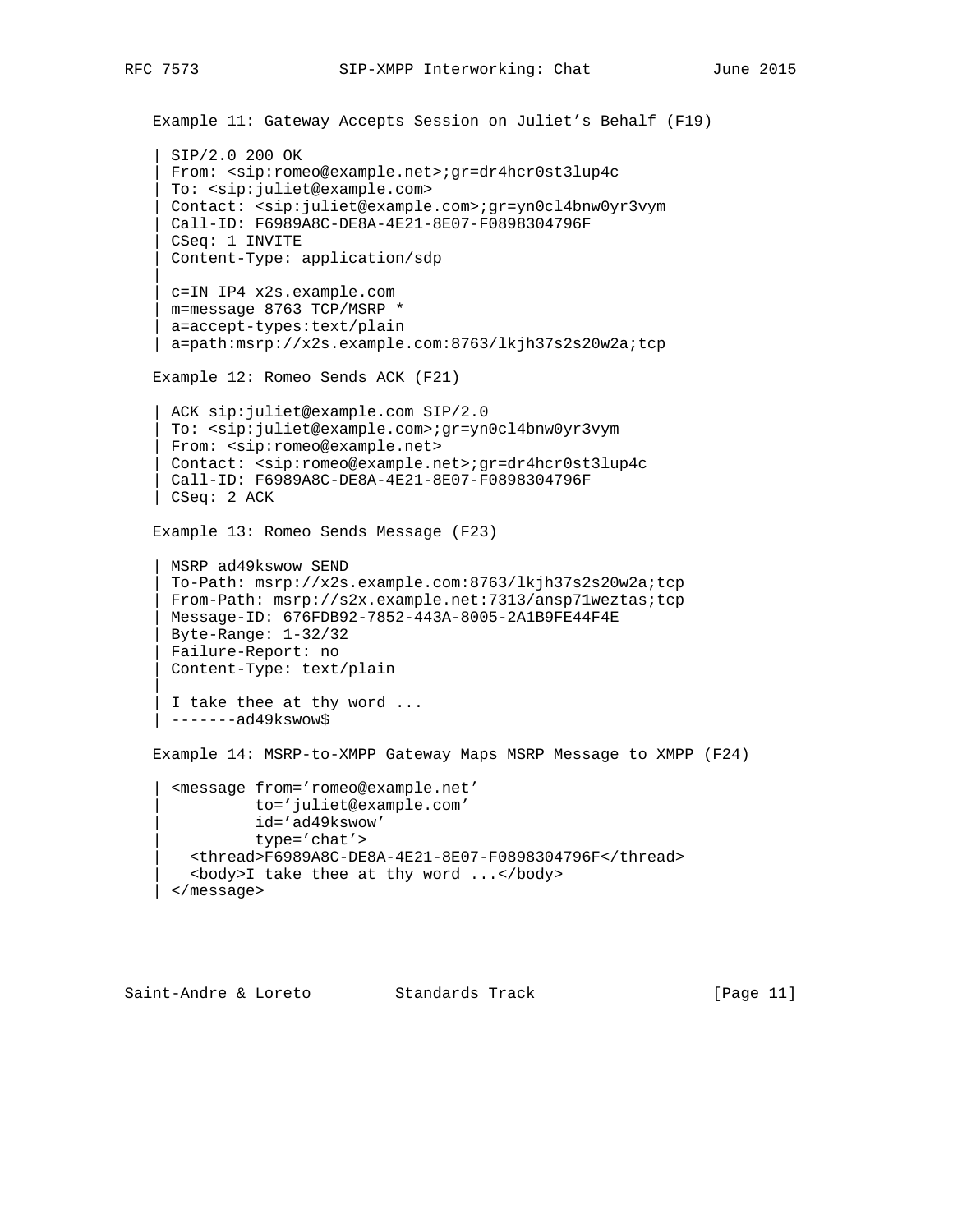```
 Example 15: Juliet Sends Reply (F26)
      | <message from='juliet@example.com'
               | to='romeo@example.net'
               | id='ms53b7z9'
               | type='chat'>
        | <thread>29377446-0CBB-4296-8958-590D79094C50</thread>
        | <body>What man art thou ...?</body>
      | </message>
    Example 16: Gateway Maps XMPP Message to MSRP (F28)
    | MSRP ms53b7z9 SEND
     | To-Path: msrp://s2x.example.net:7313/jshA7weztas;tcp
     | From-Path: msrp://x2s.example.com:8763/lkjh37s2s20w2a;tcp
     | Message-ID: 17EBA17B-94C0-463B-AD84-DE405C4C9D41
     | Byte-Range: 1-25/25
     | Failure-Report: no
     | Content-Type: text/plain
|| || || ||
    What man art thou ...?
     | -------ms53b7z9$
    Example 17: Romeo Terminates Chat Session (F29)
     | BYE juliet@example.com sip: SIP/2.0
     | To: <sip:juliet@example.com>;gr=yn0cl4bnw0yr3vym
     | From: <sip:romeo@example.net>
     | Contact: <sip:romeo@example.net>;gr=dr4hcr0st3lup4c
     | Call-ID: F6989A8C-DE8A-4E21-8E07-F0898304796F
     | CSeq: 3 BYE
    | Content-Length: 0
   Example 18: Gateway Acknowledges Termination of Session on Behalf of
    Juliet (F31)
    | SIP/2.0 200 OK
     | To: <sip:juliet@example.com>;gr=yn0cl4bnw0yr3vym
     | From: <sip:romeo@example.net>
     | Contact: <sip:romeo@example.net>;gr=dr4hcr0st3lup4c
     | Call-ID: F6989A8C-DE8A-4E21-8E07-F0898304796F
     | CSeq: 3 BYE
```
Saint-Andre & Loreto Standards Track [Page 12]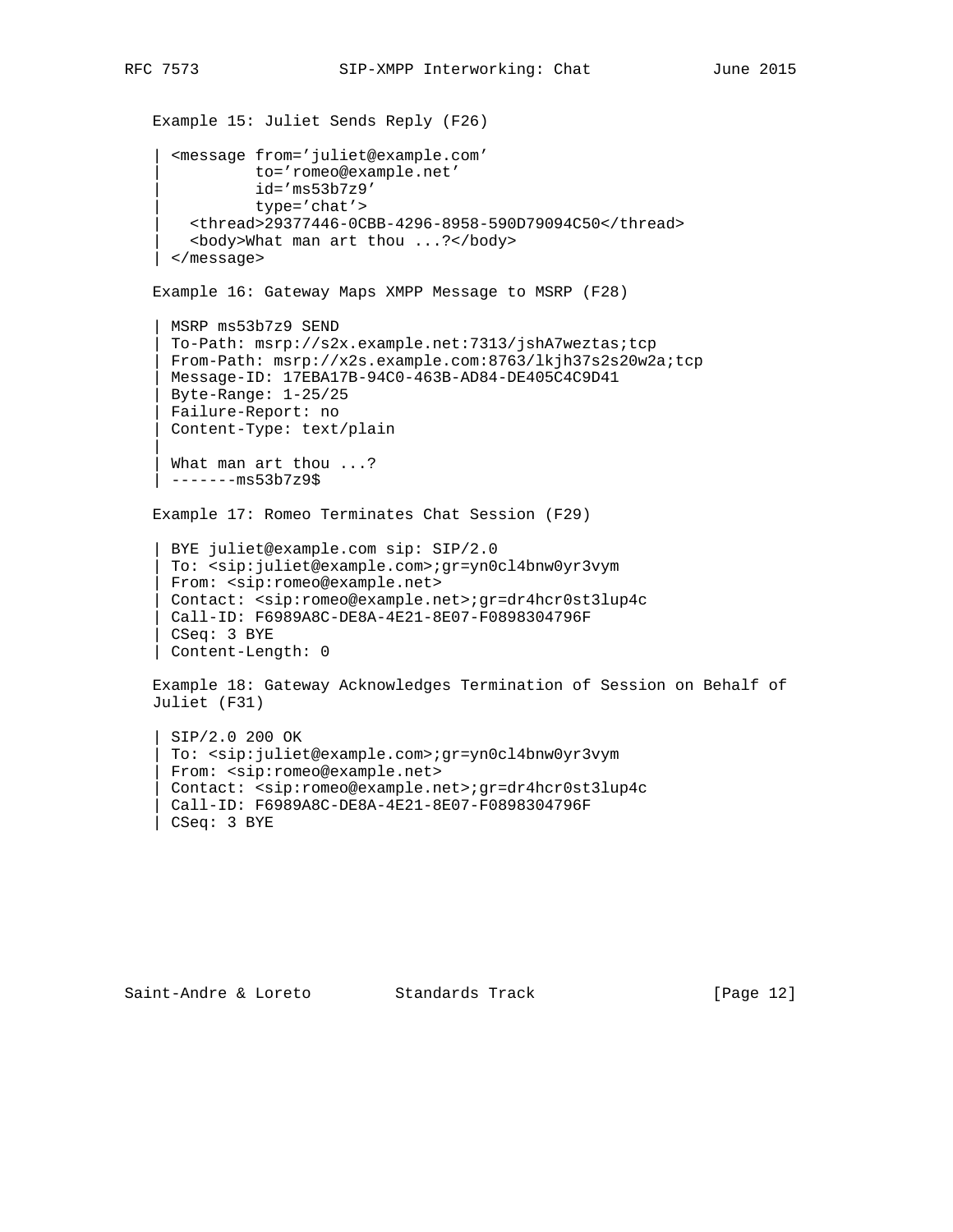### 6. Composing Events

 Both XMPP and MSRP enable a client to receive notifications when a person's conversation partner is composing an instant message within the context of a chat session.

 For XMPP, the Chat State Notifications specification [XEP-0085] defines five states: active, inactive, gone, composing, and paused. Some of these states are related to the act of message composition (composing, paused), whereas others are related to the sender's involvement with the chat session (active, inactive, gone). Note that the "gone" chat state is not to be confused with the <gone/> stanza error condition defined in [RFC6120].

 For MSRP (and, in general, for so-called SIP for Instant Messaging and Presence Leveraging Extensions (SIMPLE) systems), the Indication of Message Composition for Instant Messaging specification [RFC3994] defines two states: idle and active. Here the idle state indicates that the sender is not actively composing a message, and the active state indicates that the sender is indeed actively composing a message (the sending client simply toggles between the two states).

 Because XEP-0085 states can represent information that is not captured in RFC 3994, gateways can either (a) map only the composing related states or (b) map all the XEP-0085 states.

The following mappings are suggested.

Table 3: Mapping of SIP/SIMPLE isComposing Events to XMPP Chat states

| isComposing Event | Chat State |
|-------------------|------------|
| active            | composing  |
| idle              | active     |

Table 4: Mapping of XMPP Chat States to SIP/SIMPLE isComposing Events

 +-------------------+--------------------+ | Chat State | isComposing Event +-------------------+--------------------+ | active | idle | | | inactive | idle | | | gone | none (Section 6.1)| | composing | active | | paused  $|$  idle  $|$ 

+-------------------+--------------------+

Saint-Andre & Loreto Standards Track [Page 13]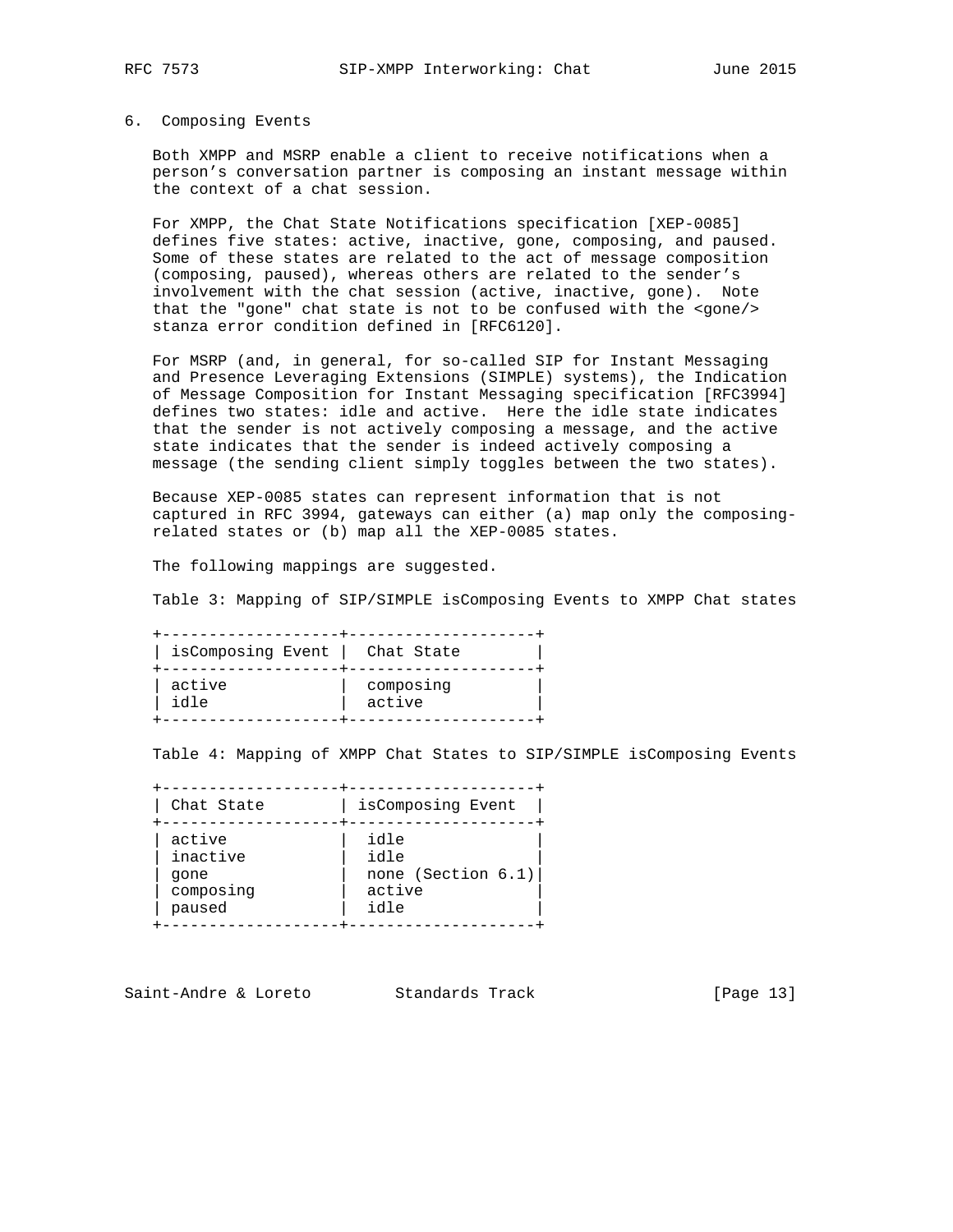The XMPP Chat State Notifications specification [XEP-0085] allows the sending of "standalone notifications" outside the context of a message, theoretically even before any messages are exchanged; although a gateway could thus send an <active/> notification to the XMPP user when the SIP user accepts or initiates a chat session (i.e., after F6 in Section 4 or after F22 in Section 5), this usage might be unexpected by XMPP clients as a way to signal the beginning of an informal chat session.

6.1. Use of the Gone Chat State

 Although there is no direct mapping for the "gone" chat state to an isComposing event, receipt of the "gone" state at an XMPP-to-MSRP gateway can serve as a trigger for terminating the formal chat session within MSRP, i.e., for sending a SIP BYE for the session from the XMPP-to-MSRP gateway to the SIP user. The following examples illustrate this indirect mapping (which would arise if, for example, the XMPP user were to send a "gone" chat state notification after step F12 in Figure 1 or step F28 in Figure 2; in either of these cases, the session would be terminated by the XMPP user instead of by the SIP user, as currently shown in Figures 1 and 2).

Example 19: Juliet Sends Gone Chat State

```
 | <message from='juliet@example.com'
            | id='nx62f197'
            | to='romeo@example.net'
            | type='chat'>
    | <thread>29377446-0CBB-4296-8958-590D79094C50</thread>
    | <gone xmlns='http://jabber.org/protocol/chatstates'/>
  | </message>
```
Example 20: XMPP-to-MSRP Gateway Maps Gone Chat State to SIP BYE

 | BYE romeo@example.net sip: SIP/2.0 | From: <sip:juliet@example.com>;tag=786 | To: <sip:romeo@example.net>;tag=087js | Call-ID: 29377446-0CBB-4296-8958-590D79094C50 | CSeq: 3 BYE | Content-Length: 0

 Similarly, receipt of a SIP BYE message at an MSRP-to-XMPP gateway can serve as a trigger for sending a "gone" chat state notification to the XMPP user. The following examples illustrate this indirect mapping (which would occur after step F14 in Figure 1 or step F30 in Figure 2).

Saint-Andre & Loreto Standards Track [Page 14]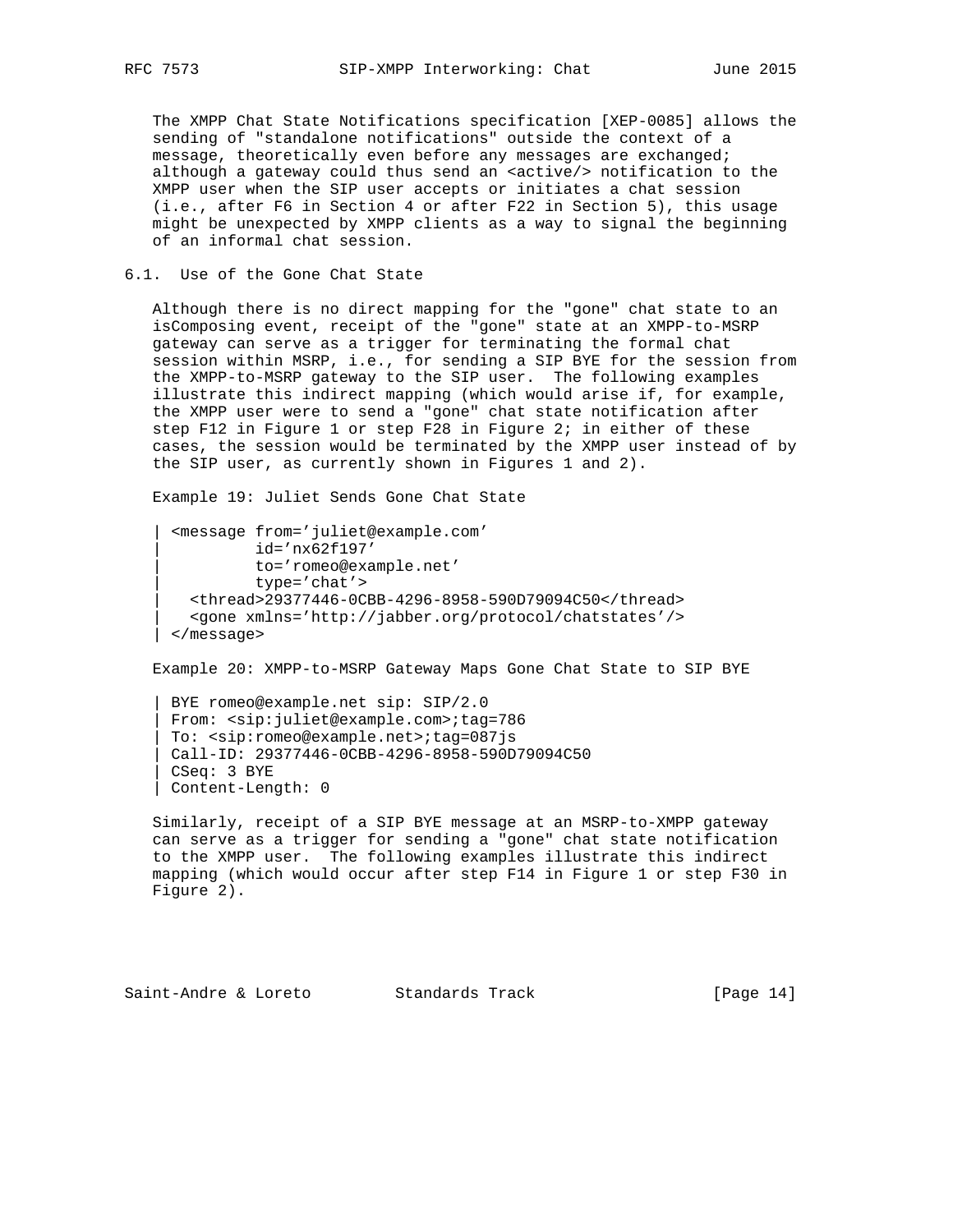Example 21: Romeo Terminates Chat Session

```
 | BYE juliet@example.com sip: SIP/2.0
  | To: <sip:juliet@example.com>;gr=yn0cl4bnw0yr3vym
 | From: <sip:romeo@example.net>
 | Contact: <sip:romeo@example.net>;gr=dr4hcr0st3lup4c
 | Call-ID: F6989A8C-DE8A-4E21-8E07-F0898304796F
 | CSeq: 3 BYE
 | Content-Length: 0
```
Example 22: MSRP-to-XMPP Gateway Generates Gone Chat State

```
 | <message from='romeo@example.net'
            | id='hs61v397'
            | to='juliet@example.com'
            | type='chat'>
    | <thread>F6989A8C-DE8A-4E21-8E07-F0898304796F</thread>
    | <gone xmlns='http://jabber.org/protocol/chatstates'/>
 | </message>
```
 To enable these uses, gateways that support chat state notifications MUST support the "gone" state (which is merely recommended, not required, by [XEP-0085]).

 It is also reasonable for gateways to implement timers that automatically trigger a "gone" chat state if the XMPP user has not sent a message within the "session" for a given amount of time ([XEP-0085] suggests generating a "gone" chat state if a user has not interacted with the chat session interface, system, or device for a relatively long period of time, e.g., 10 minutes).

7. Delivery Reports

 Both XMPP and MSRP enable a client to receive notifications when a message has been received by the intended recipient.

 For XMPP, the Message Receipts specification [XEP-0184] defines a method and XML namespace for requesting and returning indications that a message has been received by a client controlled by the intended recipient.

 For MSRP, a native reporting feature is included, in the form of REPORT chunks (see Sections 7.1.2 and 7.1.3 of [RFC4975]).

 An XMPP Message Receipts element of <request xmlns='urn:xmpp:receipts'/> is to be mapped to an MSRP Success-Report header field with a value of "yes", and an XMPP Message Receipts

Saint-Andre & Loreto Standards Track [Page 15]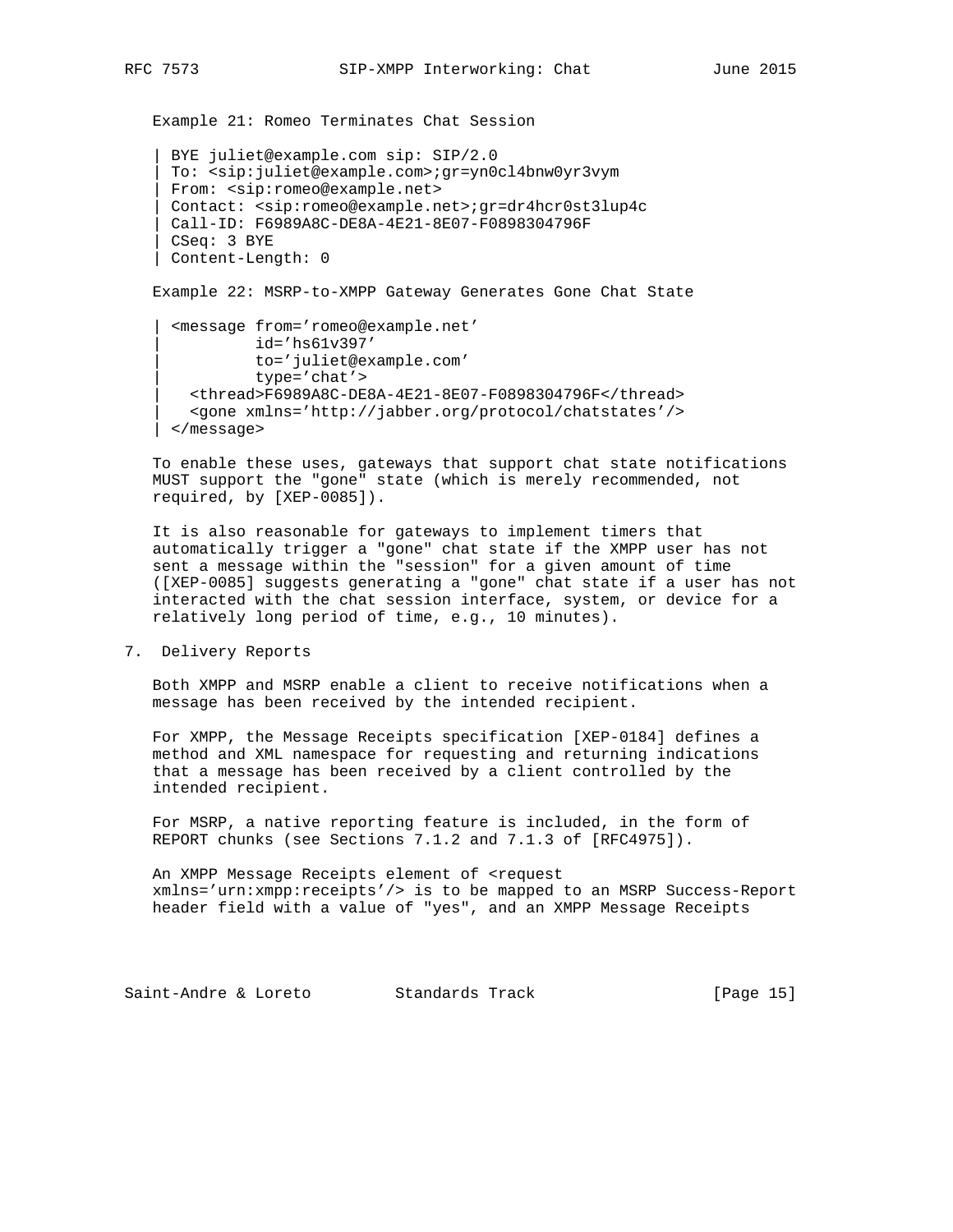|| || || ||

element of <received xmlns='urn:xmpp:receipts'/> is to be mapped to an MSRP REPORT request.

 A Success-Report header field with a value of "yes" in an MSRP SEND request is to be mapped to an XMPP Message Receipts element of <request xmlns='urn:xmpp:receipts'/>, and an MSRP REPORT request is to be mapped to an XMPP message containing only a Message Receipts element of <received xmlns='urn:xmpp:receipts'/>.

 Because the XMPP Message Receipts specification does not support failure reports, there is no mapping for the MSRP Failure-Report header field and gateways SHOULD set that header field to "no".

Examples follow.

 First, the XMPP user sends a message containing a request for delivery notification.

Example 23: Juliet Sends XMPP Message with Receipt Request

```
 | <message from='juliet@example.com'
           | id='bf9m36d5'
           | to='romeo@example.net'
           | type='chat'>
   | <thread>29377446-0CBB-4296-8958-590D79094C50</thread>
   | <body>What man art thou ...?</body>
   | <request xmlns='urn:xmpp:receipts'/>
 | </message>
```
Example 24: Gateway Maps XMPP Message to MSRP

 | MSRP bf9m36d5 SEND | To-Path: msrp://s2x.example.net:7313/jshA7weztas;tcp | From-Path: msrp://x2s.example.com:8763/lkjh37s2s20w2a;tcp | Message-ID: 6187CF9B-317A-41DA-BB6A-5E48A9C794EF | Byte-Range: 1-25/25 | Success-Report: yes | Failure-Report: no | Content-Type: text/plain What man art thou ...? | -------bf9m36d5\$

Next, the recipient returns a report.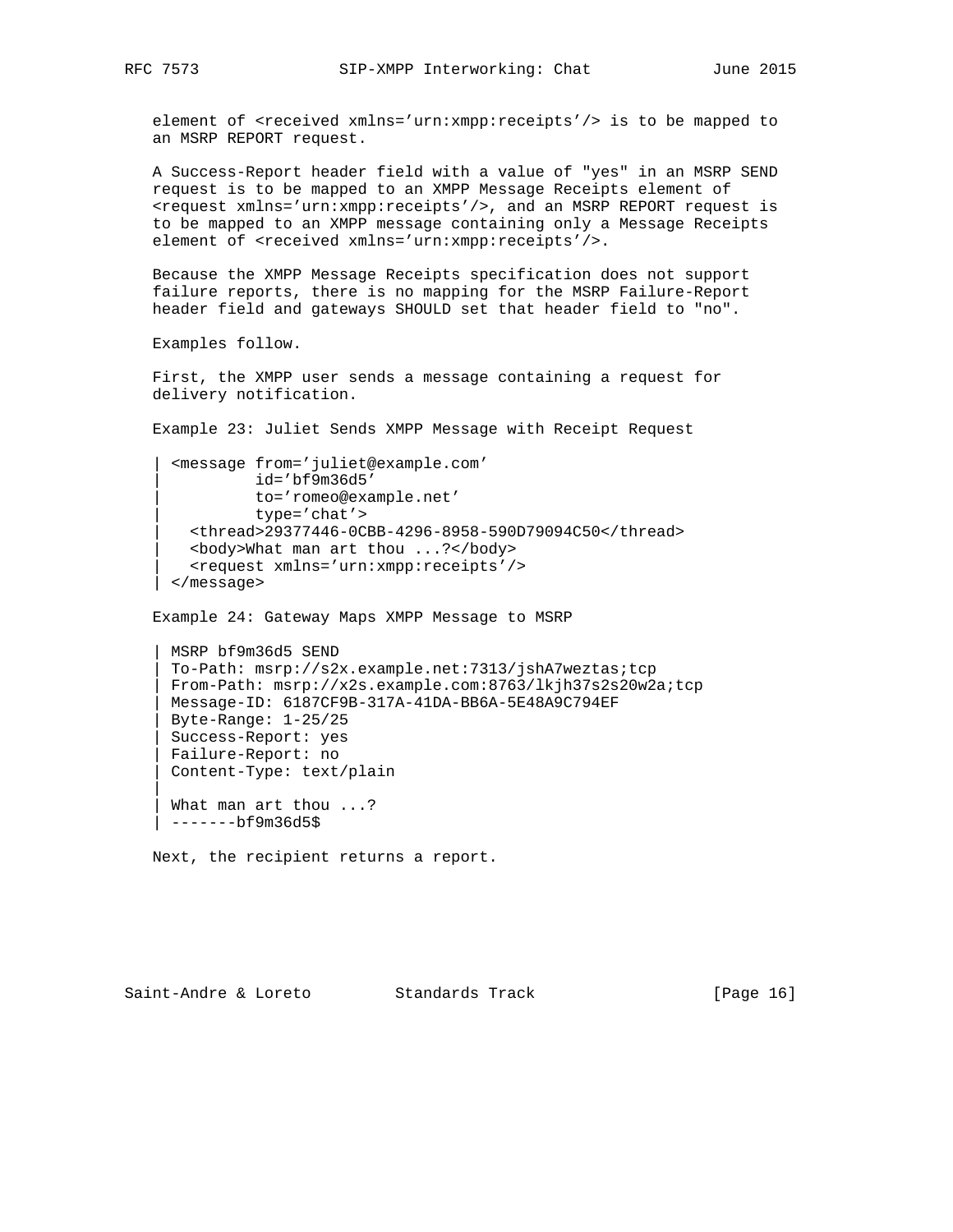Example 25: Romeo Returns MSRP Receipt

 | MSRP hx74g336 REPORT | To-Path: msrp://x2s.example.com:8763/lkjh37s2s20w2a;tcp | From-Path: msrp://s2x.example.net:7313/jshA7weztas;tcp | Message-ID: 6187CF9B-317A-41DA-BB6A-5E48A9C794EF | Byte-Range: 1-106/106 | Status: 000 200 OK | -------hx74g336\$

Example 26: MSRP-to-XMPP Gateway Maps Receipt to XMPP

```
 | <message from='romeo@example.net'
           | id='hx74g336'
           | to='juliet@example.com'>
   | <received xmlns='urn:xmpp:receipts' id='87652491'/>
 | </message>
```
#### 8. Message Size

 Unlike page-mode messaging [RFC3428] (which specifies that the size of a MESSAGE request is not allowed to exceed 1300 bytes), session mode messaging [RFC4975] can be used to send larger messages. MSRP includes a chunking mechanism such that larger messages can be broken up into multiple MSRP SEND requests. Because the MSRP gateway at an XMPP service acts as an MSRP endpoint, it is responsible for receiving chunked messages and reconstructing them into a single message for delivery toward the XMPP recipient. (Naturally, implementations need to be careful about accepting very large messages; see Section 14.5 of [RFC4975].)

 Although there is no hard limit on the size of an XMPP stanza, in practice, most XMPP services (at least on the public Internet) are configured with a maximum stanza size in order to help prevent denial-of-service attacks. As specified in Section 13.12 of [RFC6120], this maximum is not allowed to be less than 10,000 bytes.

 The administrators of an XMPP service need to ensure that the associated MSRP gateway is configured with the same or smaller maximum MSRP message size as the maximum XMPP stanza size; this enables the gateway to return an appropriate value for the Session Description Protocol (SDP) "max-size" attribute (see Section 8.6 of [RFC4975]) and to properly handle incoming messages larger than the configured limits.

Saint-Andre & Loreto Standards Track [Page 17]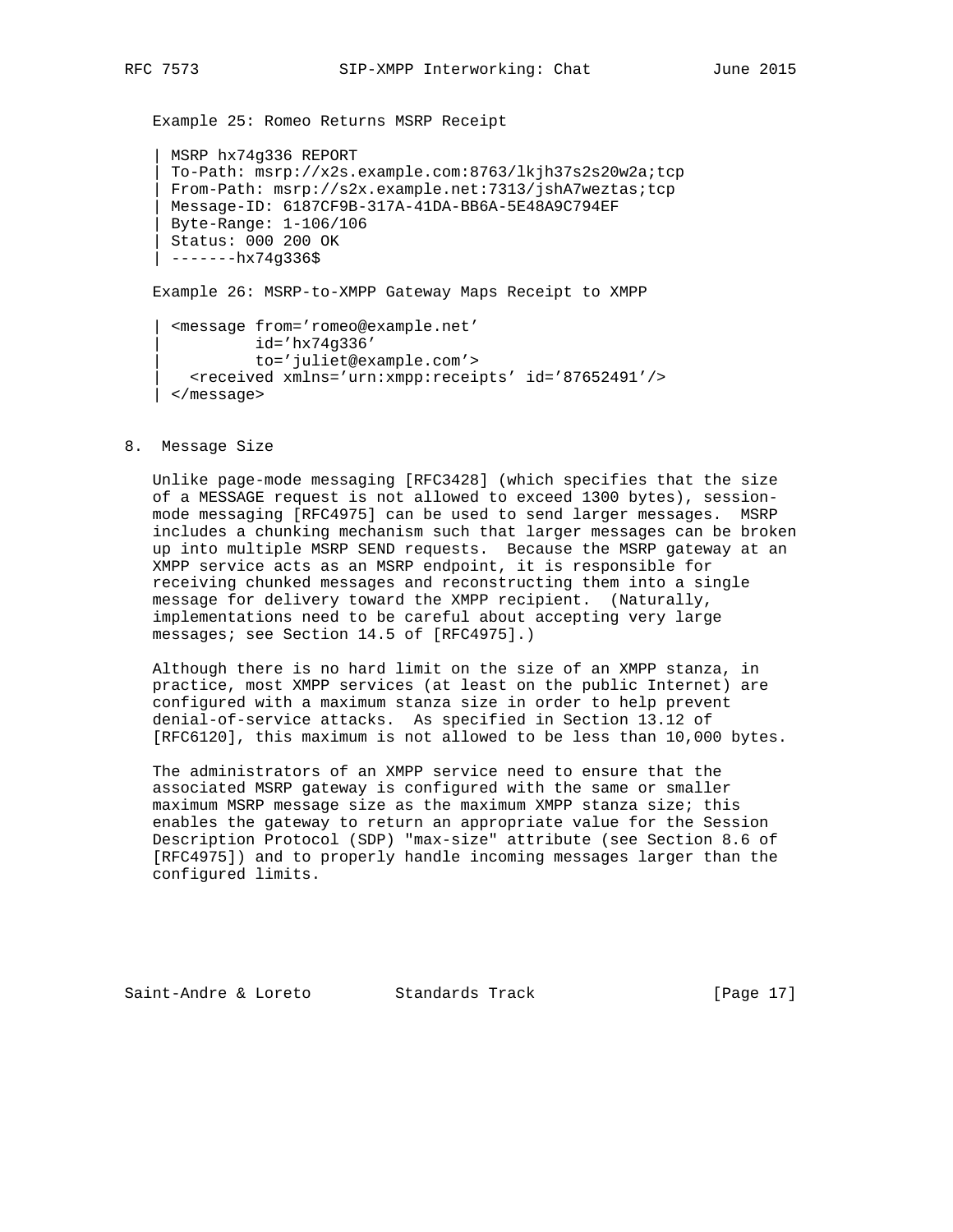If an MSRP-to-XMPP gateway implementation receives an MSRP message that exceeds its configured limit as just described, it MUST return an MSRP 413 error (e.g., in response to the first SEND request whose Byte-Range header field indicates a byte total exceeding the limit).

9. Internationalization Considerations

 Relevant discussion of internationalized text in messages can be found in [RFC7572].

10. Security Considerations

 Detailed security considerations are given in the following documents:

- o For instant messaging protocols in general, see [RFC2779]
- o For MSRP chat, see [RFC4975]; for when SIP is used to negotiate MSRP sessions, see [RFC3261]
- o For XMPP-based instant messaging, see [RFC6121] and also [RFC6120]
- o For SIP-XMPP interworking in general, see [RFC7247]
- o For end-to-end encryption of instant messages, see [RFC7572]
- 11. References
- 11.1. Normative References
	- [RFC2119] Bradner, S., "Key words for use in RFCs to Indicate Requirement Levels", BCP 14, RFC 2119, DOI 10.17487/RFC2119, March 1997, <http://www.rfc-editor.org/info/rfc2119>.
	- [RFC3261] Rosenberg, J., Schulzrinne, H., Camarillo, G., Johnston, A., Peterson, J., Sparks, R., Handley, M., and E. Schooler, "SIP: Session Initiation Protocol", RFC 3261, DOI 10.17487/RFC3261, June 2002, <http://www.rfc-editor.org/info/rfc3261>.
	- [RFC3994] Schulzrinne, H., "Indication of Message Composition for Instant Messaging", RFC 3994, DOI 10.17487/RFC3994, January 2005, <http://www.rfc-editor.org/info/rfc3994>.

Saint-Andre & Loreto Standards Track [Page 18]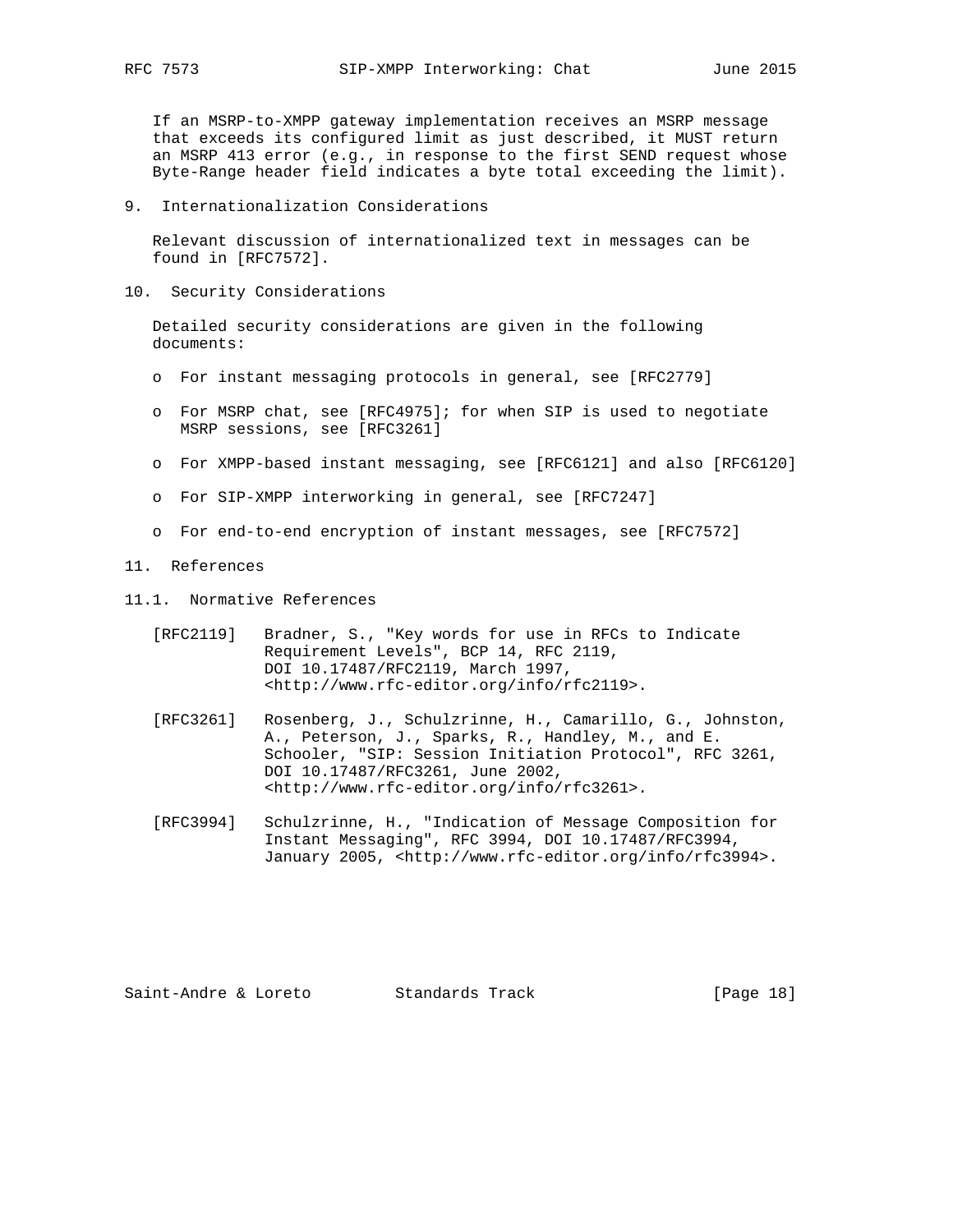- [RFC4975] Campbell, B., Ed., Mahy, R., Ed., and C. Jennings, Ed., "The Message Session Relay Protocol (MSRP)", RFC 4975, DOI 10.17487/RFC4975, September 2007, <http://www.rfc-editor.org/info/rfc4975>.
- [RFC6120] Saint-Andre, P., "Extensible Messaging and Presence Protocol (XMPP): Core", RFC 6120, DOI 10.17487/RFC6120, March 2011, <http://www.rfc-editor.org/info/rfc6120>.
- [RFC6121] Saint-Andre, P., "Extensible Messaging and Presence Protocol (XMPP): Instant Messaging and Presence", RFC 6121, DOI 10.17487/RFC6121, March 2011, <http://www.rfc-editor.org/info/rfc6121>.
- [RFC7247] Saint-Andre, P., Houri, A., and J. Hildebrand, "Interworking between the Session Initiation Protocol (SIP) and the Extensible Messaging and Presence Protocol (XMPP): Architecture, Addresses, and Error Handling", RFC 7247, DOI 10.17487/RFC7247, May 2014, <http://www.rfc-editor.org/info/rfc7247>.
- [RFC7572] Saint-Andre, P., Houri, A., and J. Hildebrand, "Interworking between the Session Initiation Protocol (SIP) and the Extensible Messaging and Presence Protocol (XMPP): Instant Messaging", RFC 7572, DOI 10.17487/RFC7572, June 2015, <http://www.rfc-editor.org/info/rfc7572>.
- [XEP-0085] Saint-Andre, P. and D. Smith, "Chat State Notifications", XSF XEP 0085, September 2009.
- [XEP-0184] Saint-Andre, P. and J. Hildebrand, "Message Delivery Receipts", XSF XEP 0184, March 2011.
- 11.2. Informative References
	- [GROUPCHAT] Saint-Andre, P., Corretge, S., and S. Loreto, "Interworking between the Session Initiation Protocol (SIP) and the Extensible Messaging and Presence Protocol (XMPP): Groupchat", Work in Progress, draft-ietf-stox-groupchat-11, March 2015.
	- [RFC2779] Day, M., Aggarwal, S., Mohr, G., and J. Vincent, "Instant Messaging / Presence Protocol Requirements", RFC 2779, DOI 10.17487/RFC2779, February 2000, <http://www.rfc-editor.org/info/rfc2779>.

Saint-Andre & Loreto Standards Track [Page 19]